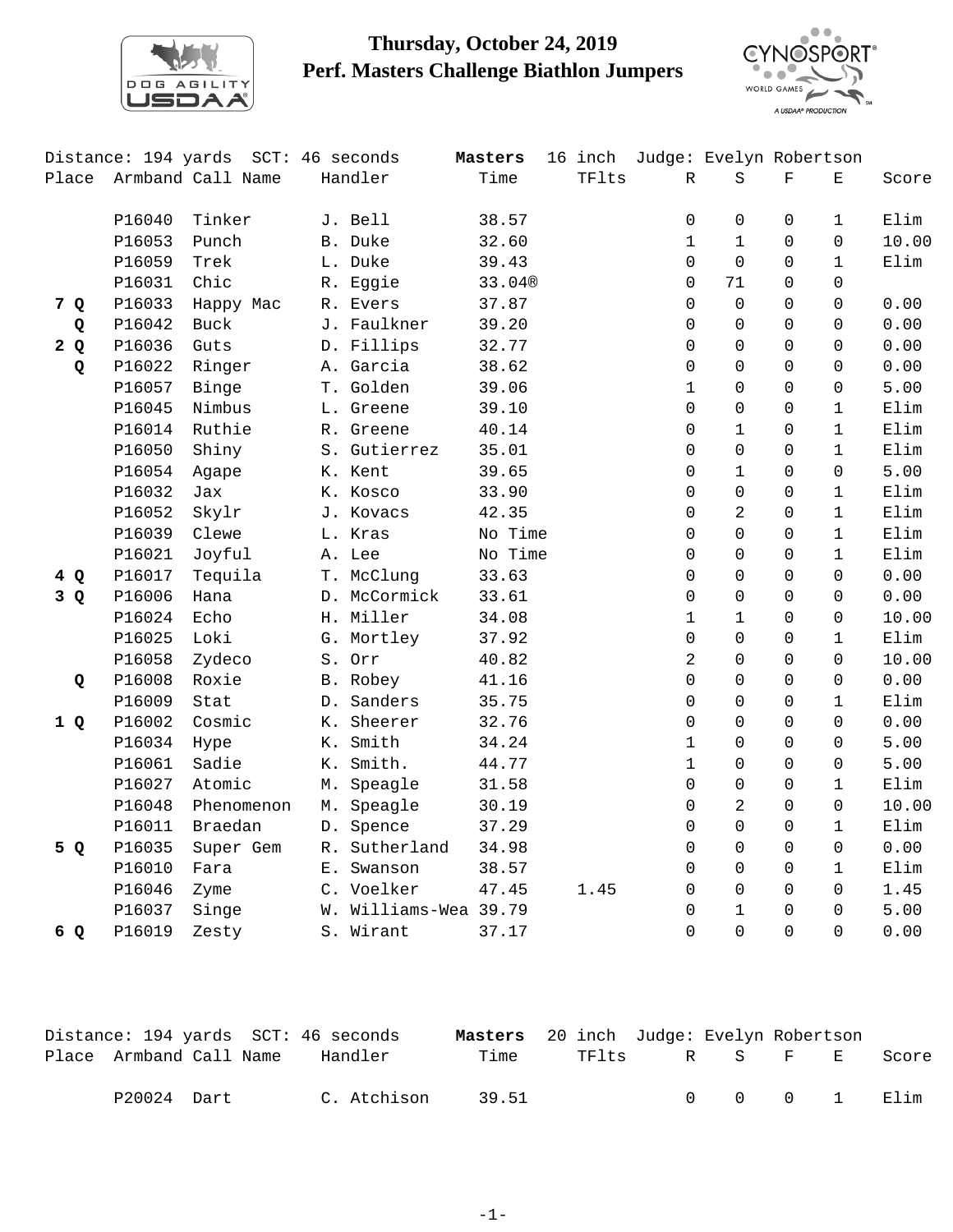|     | P20045 | Ridley     |       | S. Aubois      | No Time |       | $\Omega$    | $\Omega$       | $\Omega$ | $\mathbf{1}$ | Elim  |
|-----|--------|------------|-------|----------------|---------|-------|-------------|----------------|----------|--------------|-------|
|     | P20027 | Gromit     |       | M. Badamo      | 57.65   | 11.65 | 0           | 0              | $\Omega$ | $\mathbf{1}$ | Elim  |
|     | P20026 | Vette      |       | S. Brooks      | 31.16   |       | 0           | $\mathbf{1}$   | $\Omega$ | $\Omega$     | 5.00  |
|     | P20049 | Sizzle     |       | A. Castro      | 35.40   |       | 0           | $\Omega$       | $\Omega$ | $\mathbf{1}$ | Elim  |
|     | P20042 | Hurley     |       | K. Chase       | 35.03   |       | 1           | $\Omega$       | $\Omega$ | $\Omega$     | 5.00  |
| Q   | P20052 | Tillie     |       | V. Cross       | 39.90   |       | 0           | $\Omega$       | $\Omega$ | $\Omega$     | 0.00  |
|     | P20014 | Zoe        |       | D. Deal        | 35.09   |       | 0           | $\mathbf{1}$   | $\Omega$ | $\Omega$     | 5.00  |
|     | P20036 | Jackson    |       | M. Erspamer    | 35.63   |       | $\mathbf 1$ | $\mathbf{1}$   | $\Omega$ | $\Omega$     | 10.00 |
| 6 Q | P20015 | Prize      |       | D. Fillips     | 35.71   |       | 0           | $\Omega$       | $\Omega$ | $\Omega$     | 0.00  |
|     | P20007 | Atom       |       | S. Gant        | 39.80   |       | 2           | $\mathbf{1}$   | $\Omega$ | $\Omega$     | 15.00 |
| Q   | P20006 | Sequel     |       | J. Gauntt      | 38.17   |       | 0           | $\Omega$       | $\Omega$ | $\Omega$     | 0.00  |
|     | P20018 | Doogie     |       | T. Golden      | 31.64   |       | 0           | $\mathbf{1}$   | $\Omega$ | $\Omega$     | 5.00  |
| Q   | P20028 | Kailani    |       | M. Harris      | 39.11   |       | 0           | $\Omega$       | $\Omega$ | $\Omega$     | 0.00  |
|     | P20053 | Aston      |       | E. Heigel      | 32.37   |       | 0           | $\overline{a}$ | $\Omega$ | $\Omega$     | 10.00 |
|     | P20025 | Diesel     |       | E. Hoerbelt    | 47.13   | 1.13  | 0           | $\Omega$       | $\Omega$ | $\mathbf{1}$ | Elim  |
|     | P20037 | Kip        |       | S. Jacobs      | 37.06   |       | 1           | $\Omega$       | $\Omega$ | $\Omega$     | 5.00  |
|     | P20016 | Duke       |       | B. Kimmel      | 45.91   |       | 0           | $\Omega$       | $\Omega$ | $\mathbf{1}$ | Elim  |
| 2Q  | P20023 | Legitimate |       | K. Kirkpatrick | 31.74   |       | 0           | $\Omega$       | $\Omega$ | $\Omega$     | 0.00  |
|     | P20013 | Penny      |       | M. Kleiman     | 44.06   |       | 1           | $\Omega$       | $\Omega$ | $\Omega$     | 5.00  |
| 3 Q | P20034 | Skillz     |       | J. Lolich      | 31.79   |       | 0           | $\Omega$       | $\Omega$ | $\Omega$     | 0.00  |
| 4Q  | P20022 | Notch      |       | A. McCune      | 34.65   |       | 0           | 0              | $\Omega$ | $\Omega$     | 0.00  |
|     | P20031 | Etta       |       | J. McDermott   | 33.39   |       | $\Omega$    | $\overline{2}$ | $\Omega$ | $\Omega$     | 10.00 |
|     | P20004 | Trillian   |       | K. Parkinson   | 37.58   |       | $\mathbf 1$ | 0              | $\Omega$ | $\Omega$     | 5.00  |
|     | P20044 | Sierra     |       | J. Pierce      | Absent  |       |             |                |          |              |       |
|     | P20008 | Pippin     |       | L. Polazzi     | 40.74   |       | 0           | 0              | $\Omega$ | $\mathbf{1}$ | Elim  |
| 5 Q | P20029 | Flyer      |       | S. Schwarz     | 35.62   |       | $\mathbf 0$ | $\Omega$       | $\Omega$ | $\Omega$     | 0.00  |
| 1Q  | P20032 | Graphite   | $P$ . | Simpson        | 30.74   |       | 0           | $\Omega$       | $\Omega$ | $\Omega$     | 0.00  |
|     | P20030 | Cash       | К.    | Stinnett       | 39.36   |       | $\mathbf 1$ | 0              | $\Omega$ | $\mathbf 1$  | Elim  |
|     | P20035 | Wick       |       | N. Woodside    | No Time |       | $\Omega$    | $\Omega$       | $\Omega$ | $\mathbf{1}$ | Elim  |

|       |        | Distance: 188 yards SCT: 47 seconds |                 | Masters | 12 inch |          |              | Judge: Evelyn Robertson  |       |
|-------|--------|-------------------------------------|-----------------|---------|---------|----------|--------------|--------------------------|-------|
| Place |        | Armband Call Name                   | Handler         | Time    | TFlts   | R        | S            | $\mathbf F$<br>Е         | Score |
|       |        |                                     |                 |         |         |          |              |                          |       |
| Q     | P12019 | Lexi                                | J. Arnett       | 40.67   |         | 0        | $\mathbf 0$  | $\Omega$<br>$\Omega$     | 0.00  |
| 1 Q   | P12004 | Dreamer                             | A. Beasley      | 33.54   |         | 0        | $\Omega$     | $\Omega$<br>$\Omega$     | 0.00  |
| Q     | P12018 | Bella                               | L. Carnes       | 39.83   |         | 0        | $\Omega$     | $\Omega$<br>$\Omega$     | 0.00  |
| Q     | P12015 | Wazi                                | S. Cossart      | 41.05   |         | 0        | 0            | $\Omega$<br>$\Omega$     | 0.00  |
| 2Q    | P12032 | Skecher                             | B. Davis        | 34.03   |         | $\Omega$ | $\Omega$     | $\Omega$<br>$\Omega$     | 0.00  |
|       | P12024 | Elise                               | T. Desrosiers   | 63.31   | 16.31   | 0        | $\mathbf{1}$ | $\Omega$<br>$\Omega$     | 21.31 |
|       | P12007 | Giddy Marie                         | E. Evans        | 38.73   |         | $\Omega$ | $\Omega$     | $\Omega$                 | Elim  |
| 5 Q   | P12005 | Sweets                              | S. Gant         | 39.53   |         | 0        | $\Omega$     | $\Omega$<br>$\Omega$     | 0.00  |
|       | P12028 | Dyson                               | M. Haviland     | No Time |         | 0        | $\mathbf 0$  | $\Omega$                 | Elim  |
|       | P12009 | Virtue                              | C. Hornor       | 34.81   |         | $\Omega$ | $\mathbf{1}$ | $\Omega$<br>$\Omega$     | 5.00  |
|       | P12033 | Cameo                               | P. Leigh        | No Time |         | 0        | $\Omega$     | $\Omega$                 | Elim  |
| Q     | P12022 | Mochi                               | L. Matsubayashi | 43.08   |         | $\Omega$ | $\Omega$     | $\Omega$<br>$\Omega$     | 0.00  |
| 4 Q   | P12025 | Troy                                | M. Mooney       | 38.71   |         | 0        | $\Omega$     | $\Omega$<br>$\Omega$     | 0.00  |
|       | P12027 | Toast                               | M. Nunnink      | 37.12   |         | $\Omega$ | $\mathbf{1}$ | $\Omega$<br>$\Omega$     | 5.00  |
|       | P12026 | Felony                              | I. Owen         | 49.04   | 2.04    | 0        | $\mathbf{1}$ | $\Omega$<br>$\mathbf{1}$ | Elim  |
|       | P12030 | Cullen                              | J. Plamondon    | 35.53   |         | 0        | $\mathbf 0$  | $\Omega$                 | Elim  |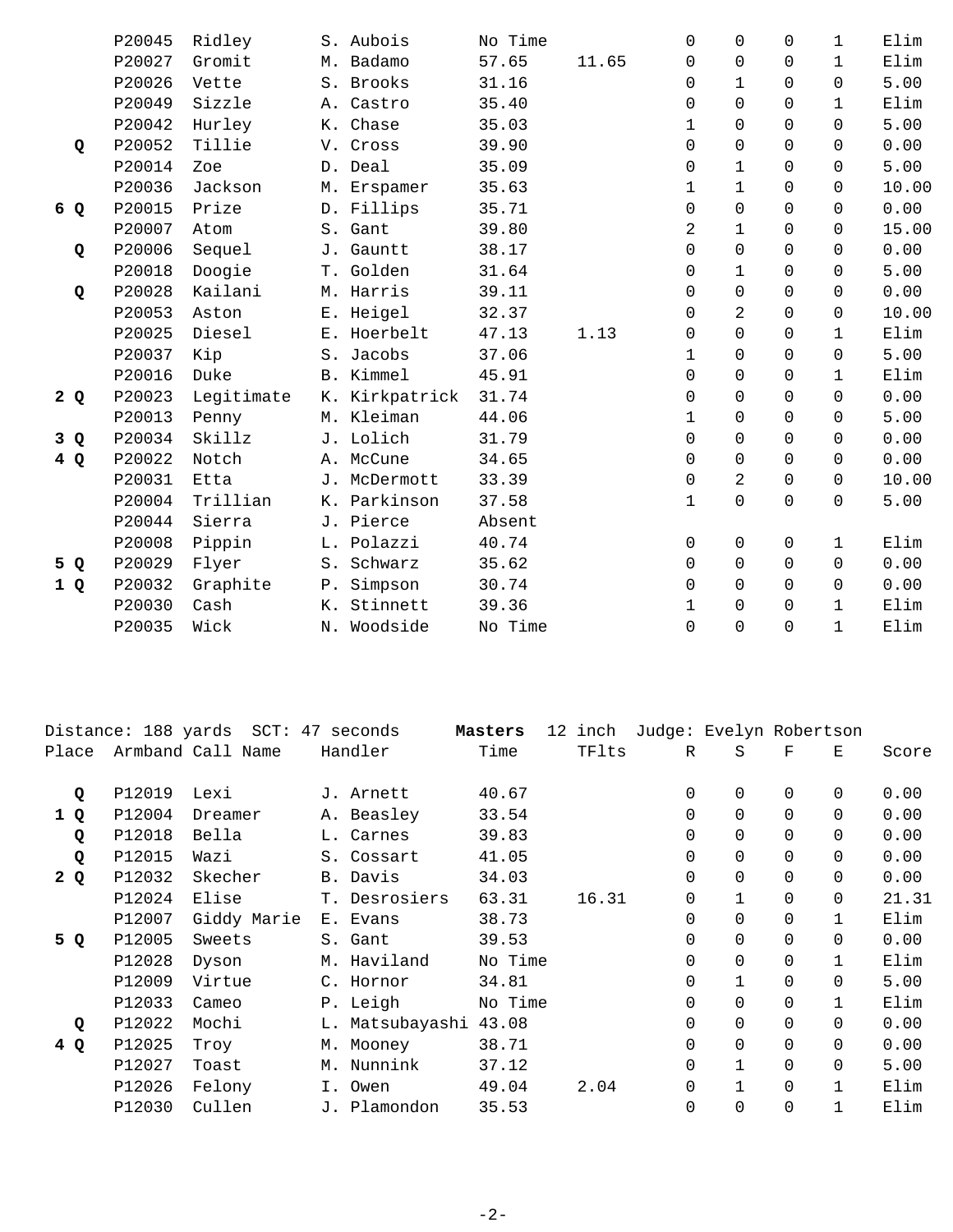|     | P12021 | Noodle | A. Platt    | No Time |      |          |  | Elim |
|-----|--------|--------|-------------|---------|------|----------|--|------|
|     | P12011 | Zep    | C. Ratner   | 49.04   | 2.04 |          |  | Elim |
|     | P12020 | Decker | V. Rutledge | No Time |      | $\Omega$ |  | Elim |
|     | P12016 | Radar  | S. Scott    | No Time |      |          |  | Elim |
| 3 O | P12008 | D'Kin  | E. Smith    | 37.09   |      |          |  | 0.00 |
|     | P12029 | Sarge  | J. Tice     | Absent  |      |          |  |      |
|     | P12023 | Jasper | M. Zerm     | 44.50   |      |          |  | Elim |
|     |        |        |             |         |      |          |  |      |

|       | Distance: 185 yards | $SCT$ :<br>49 seconds | Masters<br>8 | inch    | Judge: Evelyn Robertson |              |              |          |              |       |
|-------|---------------------|-----------------------|--------------|---------|-------------------------|--------------|--------------|----------|--------------|-------|
| Place |                     | Armband Call Name     | Handler      | Time    | TFlts                   | $\mathbb R$  | S            | F        | Е            | Score |
| Q     | P08009              | Jax                   | L. Cummings  | 42.16   |                         | $\mathbf 0$  | 0            | $\Omega$ | $\Omega$     | 0.00  |
|       | P08012              | Ruckus                | L. Dempsey   | 51.04   | 2.04                    | $\mathbf 0$  | $\Omega$     | $\Omega$ | $\Omega$     | 2.04  |
| Q     | P08027              | Parker                | L. Erich     | 46.53   |                         | $\Omega$     | $\Omega$     | $\Omega$ | $\Omega$     | 0.00  |
| 4 Q   | P08015              | Bing                  | M. Fitch     | 35.71   |                         | 0            | 0            | $\Omega$ | $\Omega$     | 0.00  |
|       | P08030              | Oliver                | D. Fox       | 38.67   |                         | 0            | $\mathbf 1$  | $\Omega$ | $\Omega$     | 5.00  |
| 3 Q   | P08008              | Stunner               | D. Fox       | 35.36   |                         | $\Omega$     | $\Omega$     | $\Omega$ | $\Omega$     | 0.00  |
|       | P08023              | Focus                 | B. Kautz     | 43.82   |                         | $\Omega$     | $\Omega$     | $\Omega$ | $\mathbf{1}$ | Elim  |
|       | P08024              | Rose                  | T. Krol      | 64.39   | 15.39                   | 1            | 0            | $\Omega$ | $\Omega$     | 20.39 |
|       | P08014              | Ziggy                 | T. Krol      | 49.15   | 0.15                    | 1            | 0            | $\Omega$ | $\Omega$     | 5.15  |
|       | P08028              | Bella                 | E. Linsley   | 42.80   |                         | $\mathbf{1}$ | $\mathbf{1}$ | $\Omega$ | $\Omega$     | 10.00 |
|       | P08002              | Buster                | R. Ly        | No Time |                         | 1            | $\Omega$     | $\Omega$ | $\mathbf{1}$ | Elim  |
| 2Q    | P08018              | Wren                  | B. Lynch     | 33.38   |                         | $\Omega$     | $\Omega$     | $\Omega$ | $\Omega$     | 0.00  |
| 1 Q   | P08020              | Bolt                  | S. Milner    | 33.06   |                         | $\mathbf 0$  | 0            | $\Omega$ | $\Omega$     | 0.00  |
|       | P08013              | Watson                | J. Neer      | 49.31   | 0.31                    | 0            | $\Omega$     | $\Omega$ | $\mathbf{1}$ | Elim  |
|       | P08016              | Piper                 | L. Parkanzky | 90.57   | 41.57                   | 2            | $\Omega$     | $\Omega$ | $\Omega$     | 51.57 |
| Q     | P08022              | Shadow                | R. Petersen  | 40.73   |                         | $\mathbf 0$  | 0            | $\Omega$ | $\Omega$     | 0.00  |
| Q     | P08007              | Junie B               | J. Rossi     | 48.54   |                         | 0            | 0            | $\Omega$ | $\Omega$     | 0.00  |
| Q     | P08019              | Reddy                 | B. Stephens  | 40.75   |                         | $\mathbf 0$  | $\Omega$     | $\Omega$ | $\Omega$     | 0.00  |
|       | P08017              | Minit                 | S. Vespested | 42.45   |                         | $\Omega$     | $\mathbf{1}$ | $\Omega$ | $\Omega$     | 5.00  |
|       | P08025              | Epic                  | L. Womer     | No Time |                         | $\Omega$     | $\Omega$     | $\Omega$ | 1            | Elim  |
|       |                     |                       |              |         |                         |              |              |          |              |       |

|       | Distance: 194 yards |                   | SCT: 46 seconds | Masters | 14 inch |          | Judge: Evelyn Robertson |          |          |       |
|-------|---------------------|-------------------|-----------------|---------|---------|----------|-------------------------|----------|----------|-------|
| Place |                     | Armband Call Name | Handler         | Time    | TFlts   | R        | S                       | F        | Ε        | Score |
|       | P14030              | Razzi             | C. Anderson     | No Time |         | $\Omega$ | $\Omega$                | $\Omega$ |          | Elim  |
| 1Q    | P14013              | Kirin             | S. Anderson     | 33.34   |         | 0        | $\Omega$                | $\Omega$ | 0        | 0.00  |
|       | P14008              | Hype              | A. Blanton      | No Time |         | 0        | $\Omega$                | $\Omega$ |          | Elim  |
|       | P14032              | Casey             | T. Bowman       | 48.71   | 2.71    | $\Omega$ | $\Omega$                | $\Omega$ | $\Omega$ | 2.71  |
|       | P14017              | Epic              | L. Brigante     | 32.71   |         | $\Omega$ |                         | $\Omega$ | 0        | 5.00  |
| 2Q    | P14016              | Spice C           | M. Check        | 33.55   |         | 0        | $\Omega$                | $\Omega$ | 0        | 0.00  |
|       | P14022              | Speedo            | S. Crank        | 39.22   |         | $\Omega$ | $\Omega$                | $\Omega$ |          | Elim  |
|       | P14034              | Vixen             | R. Downs        | 31.54   |         | 1        | $\Omega$                | $\Omega$ | 0        | 5.00  |
|       | P14019              | Huckleberry       | J. Goldberg     | 37.68   |         | 1        | $\Omega$                | $\Omega$ | $\Omega$ | 5.00  |
|       | P14001              | Fanta             | S. Gutierrez    | 32.68   |         | 0        | $\Omega$                | $\Omega$ |          | Elim  |
| 3 Q   | P14025              | Tuuli             | C. Holm         | 34.93   |         | $\Omega$ | $\Omega$                | $\Omega$ |          | 0.00  |